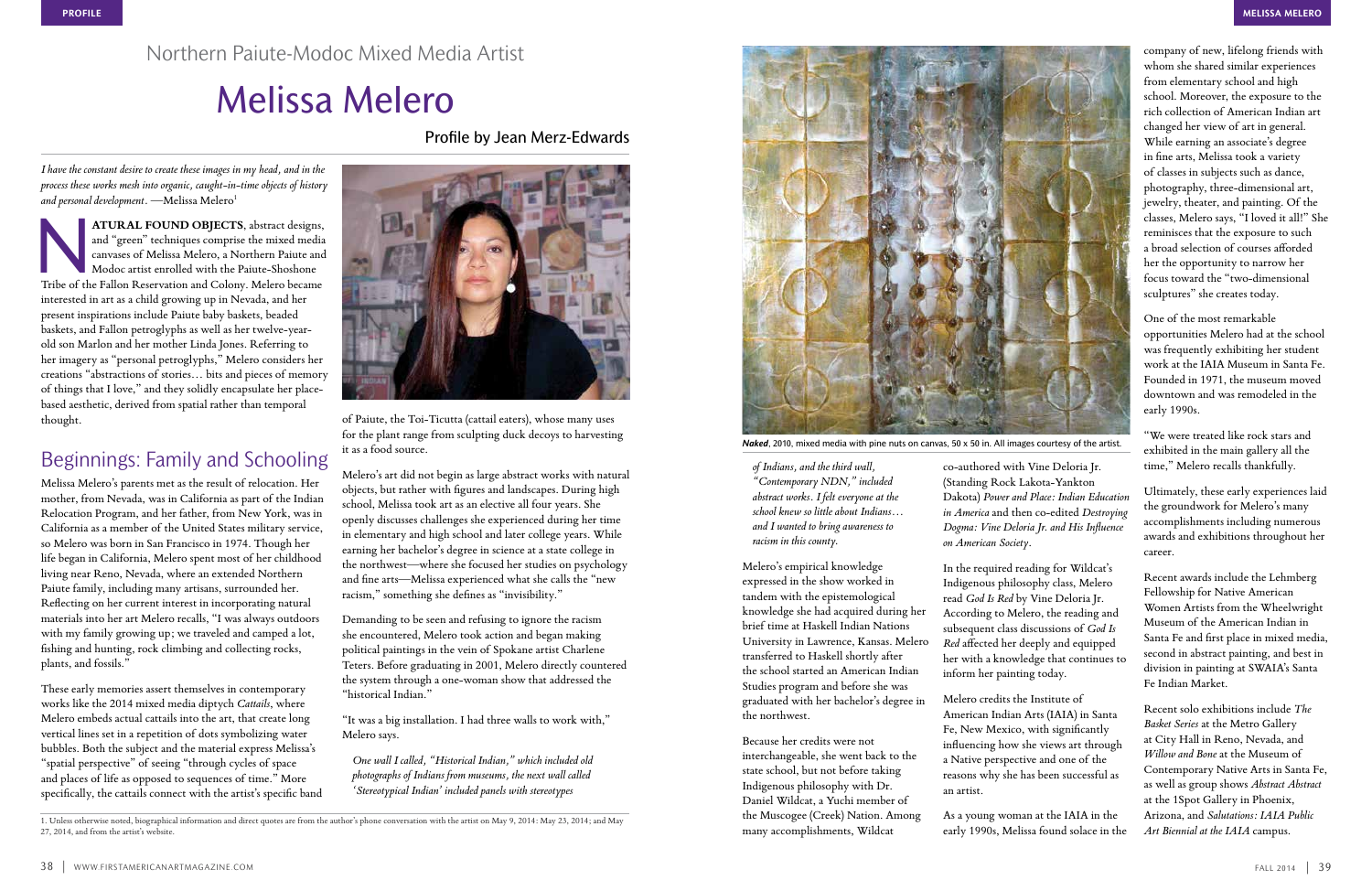translates from Paiute to English as "Fall," provides one such example. Melero began the mixed media work during the fall pine nut harvesting season. The Northern Paiute have been collecting and harvesting pine nuts from the piñon trees of the Great Basin region long before contact with Europeans. In her own family history, Melero has rich childhood memories of pine nut gathering.

In addition to its title, *Yubano* sees through these cycles of space and places of life via the repetition of groups of four, such as the four vertical sections of color in the central rectangle containing the four rows and four columns of four circles, referring to the four seasons and subsequent cycle of life. Even further, within the center of each individual circle, Melero affixed an actual pine nut from around the Great Basin region: a natural object that connects with her childhood home, her current home, and the home of her ancestors.

The implementation of "green" techniques into her repertoire marks a significant turning point in Melero's art, however, the most momentous event of her life and career—thus far—occurred when the artist became a mother.

"The timing was perfect," she reflects on the birth of her son Marlon and says it is the "single most important thing

that made me drop everything and do my art."

After earning her undergraduate degree from Portland State University in 2001, the pregnant Melero moved back to Nevada to be near her family.

"Before, I was creating just to create," she recalls. "I did the figure, and I was all over the place. When my son was born, it was right when I finished with school—'it' turned on… I had content. I had to make stuff, and I had to show it… It was an explosion. And the beginning of the most amazing awakening."

During this surge of creativity, Melero had her first show, *NDN Perspectivism*, at the Nevada State Museum in Carson City, and another show in Santa Fe, which sold out.

With a renewed purpose and a new baby in tow, Melissa left her home in Nevada and moved back to Santa Fe in 2002. IAIA now offered a fouryear degree, and Melissa took classes off and on again as an anomalous undergraduate student represented by the Modo Gallery of Hudson, New York. In 2009 when she graduated from the IAIA with a bachelor of fine arts degree in Studio Arts, Melissa exhibited regularly and was recognized by SWAIA with awards in 2006 and 2008. In other words, Melissa Melero was thriving in the artist community of Santa Fe.

In retrospect, Melero acknowledges she was getting comfortable in Santa Fe because she could be herself. She says, "My paintings got pretty and decorative." Additionally, her growing son was then fascinated by dinosaurs and fossils, and they both loved to visit the sites around Santa Fe where they could see rock art. Some of these images surfaced in Marlon's childhood artwork, which subsequently inspired Melero in her paintings. And though she was comfortable and successful with fodder for inspiration in New Mexico,

### Turning Points and Other Major Life Events

Although studies at IAIA helped her focus on her art, Melero underwent a few major turning points before she fully committed to her art. One of these is her transition to "green" techniques in painting, which began in the late 1990s. Melero recalls,

*I began painting 'green' quite unconsciously when I was attending school in Portland, Oregon, in 1998. I had to make my paints and supplies stretch further and further when I was working larger than ever, so it was more for economic reasons. This required me to make my own experiments with media and dilute everything while still getting my thick textural effects on my canvas. Portland has such a green presence that* 

*I started thinking of everything I was using, as far as supplies, conservation, and pollution, and over the years I found alternative ways to recycle canvases, extend one tube of paint for years (not kidding), no paint waste down the drain, etc.* 

Sixteen years later, Melero still uses sustainable practices in her art, a methodology that supports the general subject of her paintings. *Yubano*, which





*Tamano (Spring)*, 2013, mixed media with willow on canvas, 50 x 50 in.

#### *Cattails*, 2013, mixed media with cattails on canvas, 24 x 30 in.